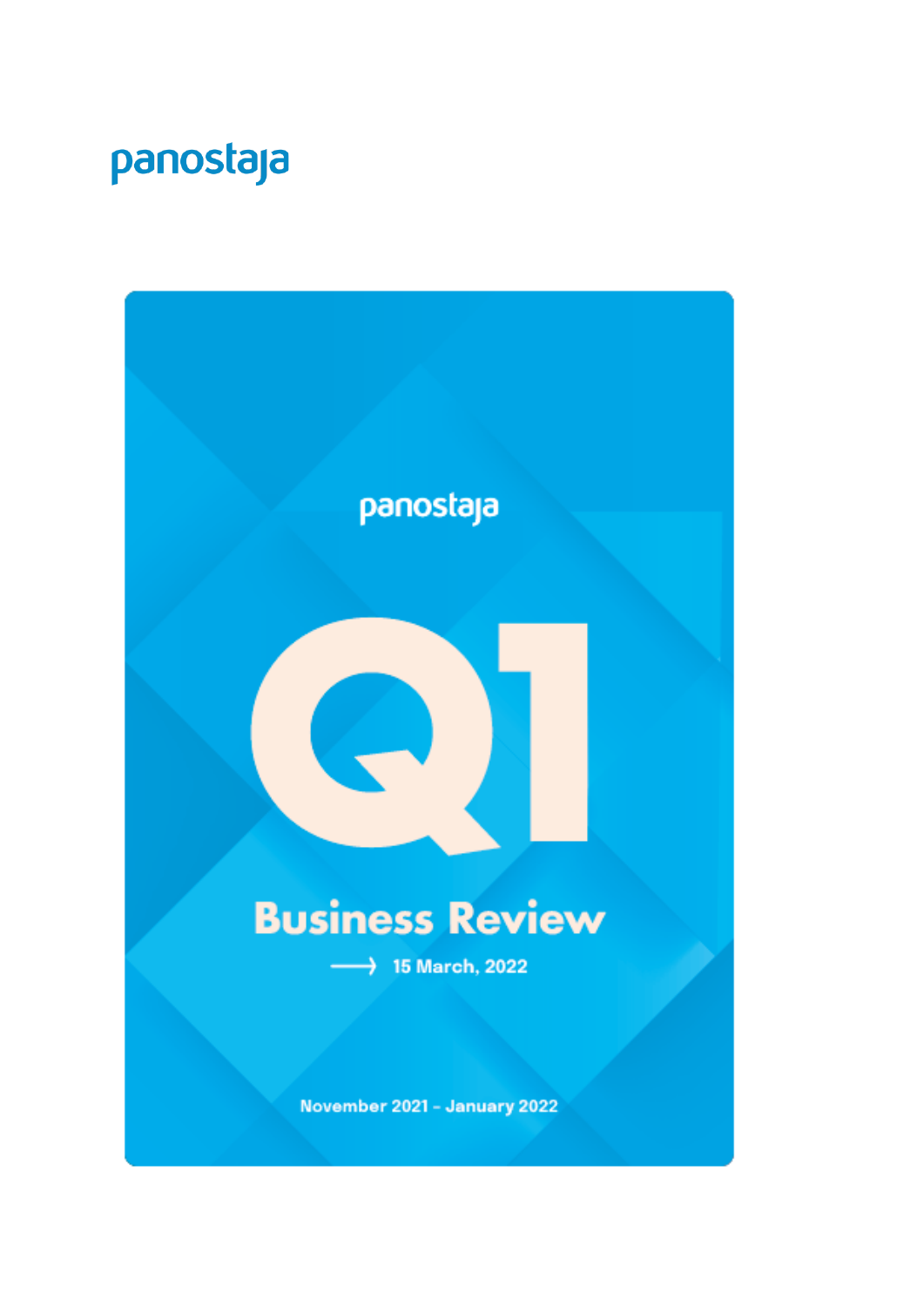# Panostaja Oyj's Business Review November 1, 2021–January 31, 2022

A quarter characterized by reinvention and a new success story – long-developed SokoPro business sold for more than MEUR 45

### **NOVEMBER 2021-JANUARY 2022 (3 months) in brief:**

- Net sales increased in all four segments. Net sales for the Group as a whole increased by 6.5% to MEUR 35.8 (MEUR 33.6).
- EBIT improved for three of the four segments. The entire Group's EBIT improved from the reference period, standing at MEUR -0.9 (MEUR -1.1).
- Grano's net sales for the review period increased by 6% from the reference period in the previous year. EBIT totaled MEUR 0.3 (MEUR -0.1).
- Earnings per share (undiluted) were -1.3 cents (-3.4 cents).
- Panostaja segment Grano signed an agreement on selling its SokoPro business operations to the international iBinder company. The deal was carried out after the review period in February 2022 as a share transaction, and the purchase price of the shares was roughly MEUR 45.5.

### **CEO Tapio Tommila:**

"In the first quarter, Panostaja once again took strides in its efforts to reform its operations. Our largest segment Grano completed a strategically important divestment of the SokoPro business, which had been developed successfully over a long period of time. In the first quarter, we also published our updated strategy for 2022–2024, which involves Panostaja focusing on investments in service and software companies and building the best concentration of capital investment expertise and a network of advisers for the chosen sectors.

The aim of the sector-specific focus of Panostaja's updated strategy is to boost competitiveness with regard to new investments and the development of our existing segments. In the strategy period, we will aim to widen our investment portfolio with several new investments in the service and software sectors, where development is supported by clear growth trends. These investments will balance our portfolio and ensure diversification against risks related to sector-specific and general trends. The efforts to build the updated network of advisors, which will be linked tightly to Panostaja's core team, is off to a good start, and I am very excited to put our new operating model to work during the second quarter.

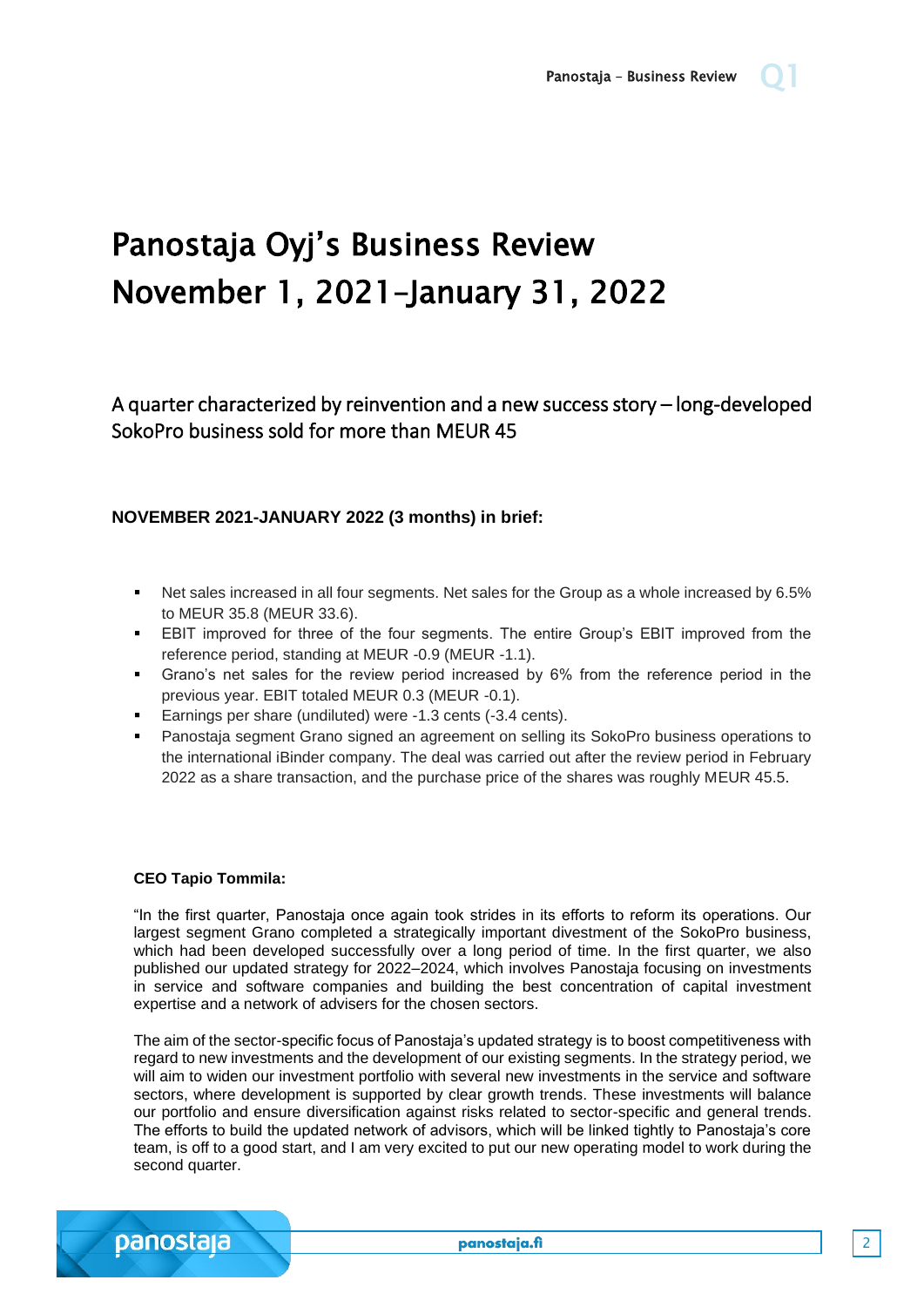

In the first quarter, all of our segments expanded their business operations, even though the accelerated propagation of the Omicron variant during the quarter slowed down the normalization of the demand environment and presented a variety of challenges in the form of increased absences, for example. Panostaja Group's net sales increase of more than 6% was a good accomplishment, and it was important to secure growth on a wide scale across all segments. However, our segments will continue their hard work on implementing the growth strategies. The first quarter did not yet meet our expectations in every regard. In the first quarter, profitability primarily developed in the right direction and EBIT increased in three of the four segments. That said, challenges were caused by many factors, such as the sharp increase in material prices in Grano's business and the exceptionally high absence rates in Hygga's clinic business as a result of the Omicron variant. Oscar Software growth investments that impacted growth weakened profitability. At CoreHW, customer project activity and, by extension, profitability saw clear positive development.

After the review period, the global situation has suddenly become more uncertain as a result of Russia's invasion of Ukraine. The crisis does not directly impact the business of our segments, but the long-term effects of the war and related economic sanctions are difficult to anticipate and they can also have negative impacts on the operating environments of our segments."



panostaja.fi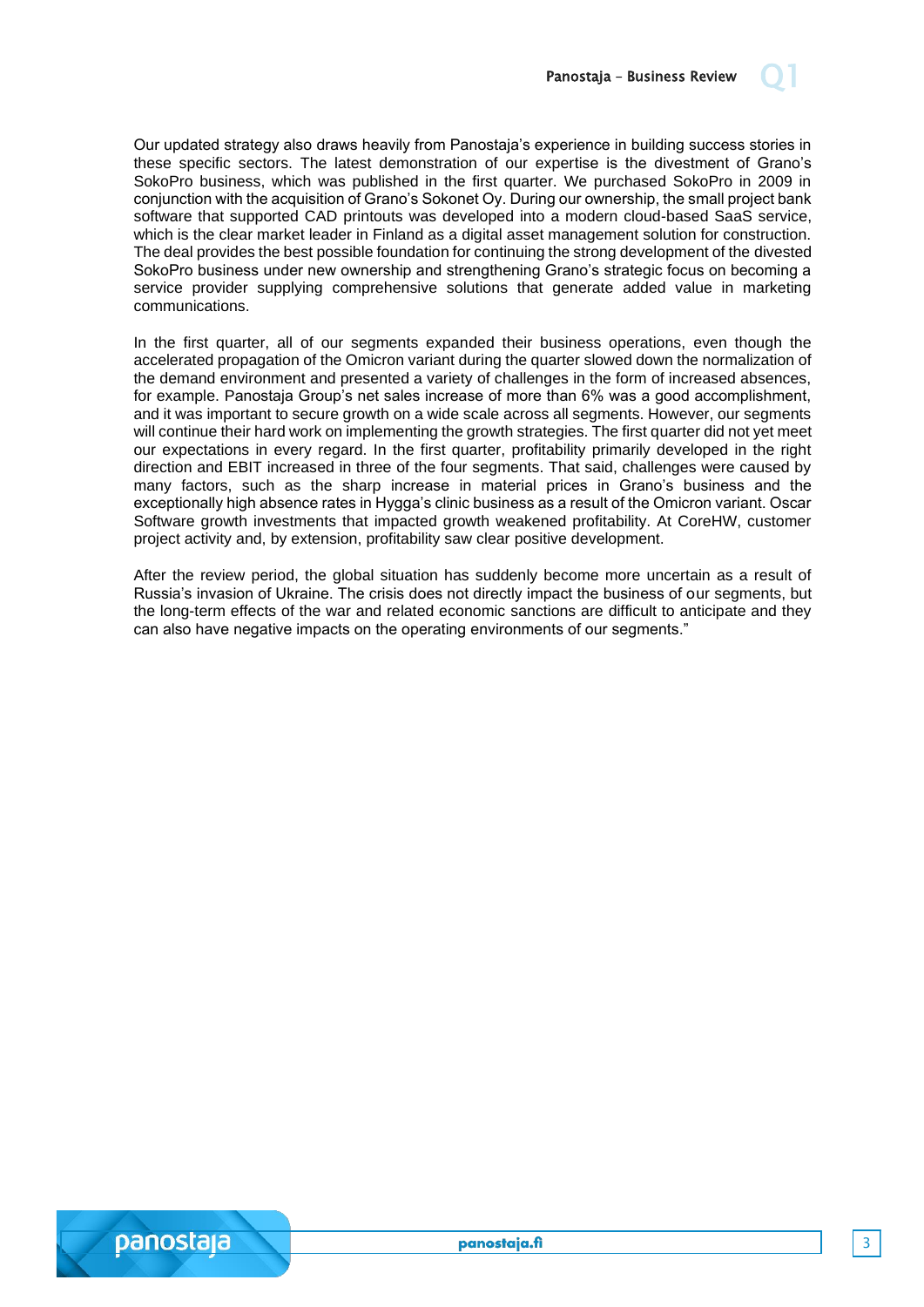### Segments 3 months



Grano

Grano is Finland's leading content and marketing services company

Grano's net sales for the review period were MEUR 28.9, which was 6% above the reference period level (MEUR 27.3). Grano's EBIT for the review period stood at MEUR 0.3, which is an increase of MEUR 0.4 from the reference period (MEUR -0.1).

In the review period, the demand for print products saw a clear increase over the reference period – particularly with regard to the sheet printing product line. Net sales also developed favorably for the large-scale prints and illuminated advertisements business. The production services and asset management solutions for marketing continued to grow, but the demand for print products and translation services fell short of the expectations.

As regards the general market situation in the sector, there were significant challenges with regard to the availability of print materials during the review period. Grano has successfully secured the availability of materials for its customer projects. The company finds that it is currently positioned well on the markets in this respect. However, general challenges with availability increased the prices of materials, which dragged down profitability in the review period as it was not yet possible to fully compensate for the price increase by hiking up customer prices. That said, the company believes that it will be possible to largely avoid the negative profitability impacts of the increased material prices during the current financial period.

The marketing activities of customers are estimated to see positive development during the review period. The lifting of event restrictions, in particular, is expected to improve demand for the growing large-scale print business. The economic uncertainty caused by the war in Ukraine has made it difficult to estimate long-term demand, even though Grano's customer base is unlikely to include many customers that would directly suffer from the crisis in any significant way. Furthermore, demand development remains dependent on the development of restrictions related to the coronavirus pandemic.

The ramp-up of the new Vantaa factory, which aims to substantially increase the efficiency of production activities, has proceeded as planned. The factory is expected to be in full production at the beginning of the second half of the year in May. In addition to cost efficiency, the new factory will also improve the quality and environmental friendliness of products and further bolster Grano's position as a pioneer in the field.

In December 2021, Grano announced that it had signed an agreement on selling its SokoPro business operations to the international iBinder company. The sale price was roughly MEUR 45.5, which was paid in conjunction with the closing of the deal on February 8, 2022 as a one-time cash payment. The SokoPro deal will enable Grano to focus even more strongly on developing and commercializing valueadded services for marketing communications, and the significantly strengthened financial position will make it possible to accelerate the implementation of the strategy. After the deal, Grano will continue as the exclusive SokoPro sales representative for Finland.

Kimmo Kolari was appointed as the company's CEO on January 21, 2022. He has served as the temporary CEO and Senior Vice President of the company since November 4, 2021.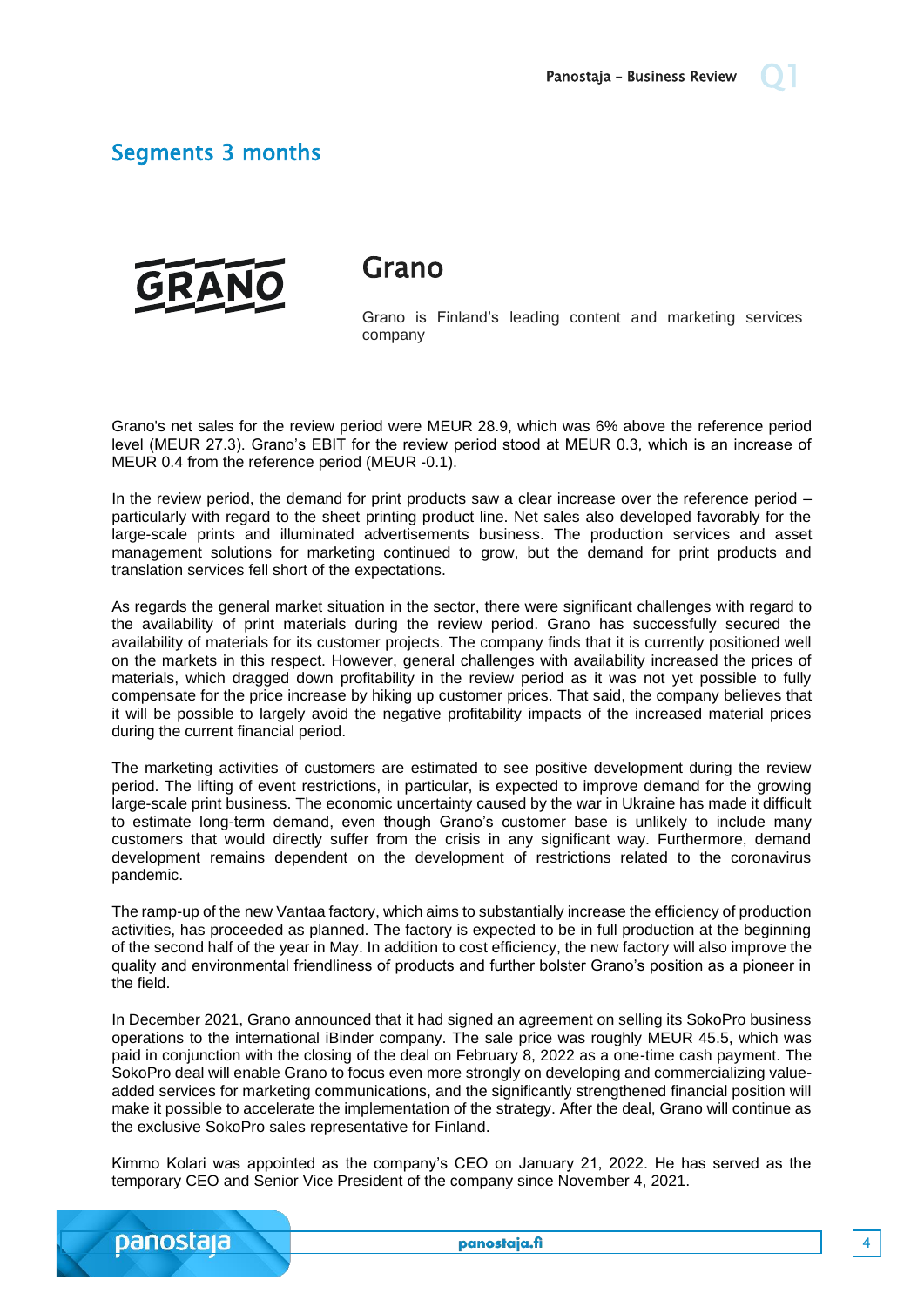

| <b>MEUR</b>                      | 3 months   | 3 months   | 12 months   |
|----------------------------------|------------|------------|-------------|
|                                  | 11/21-1/22 | 11/20-1/21 | 11/20-10/21 |
| Net sales, MEUR                  | 28.9       | 27.3       | 107.9       |
| EBIT, MEUR                       | 0.3        | $-0.1$     | 5.6         |
| Interest-bearing net liabilities | 57.3       | 59.6       | 55.6        |
| Panostaja's holding              | 55.2%      |            |             |



panostaja.fi

5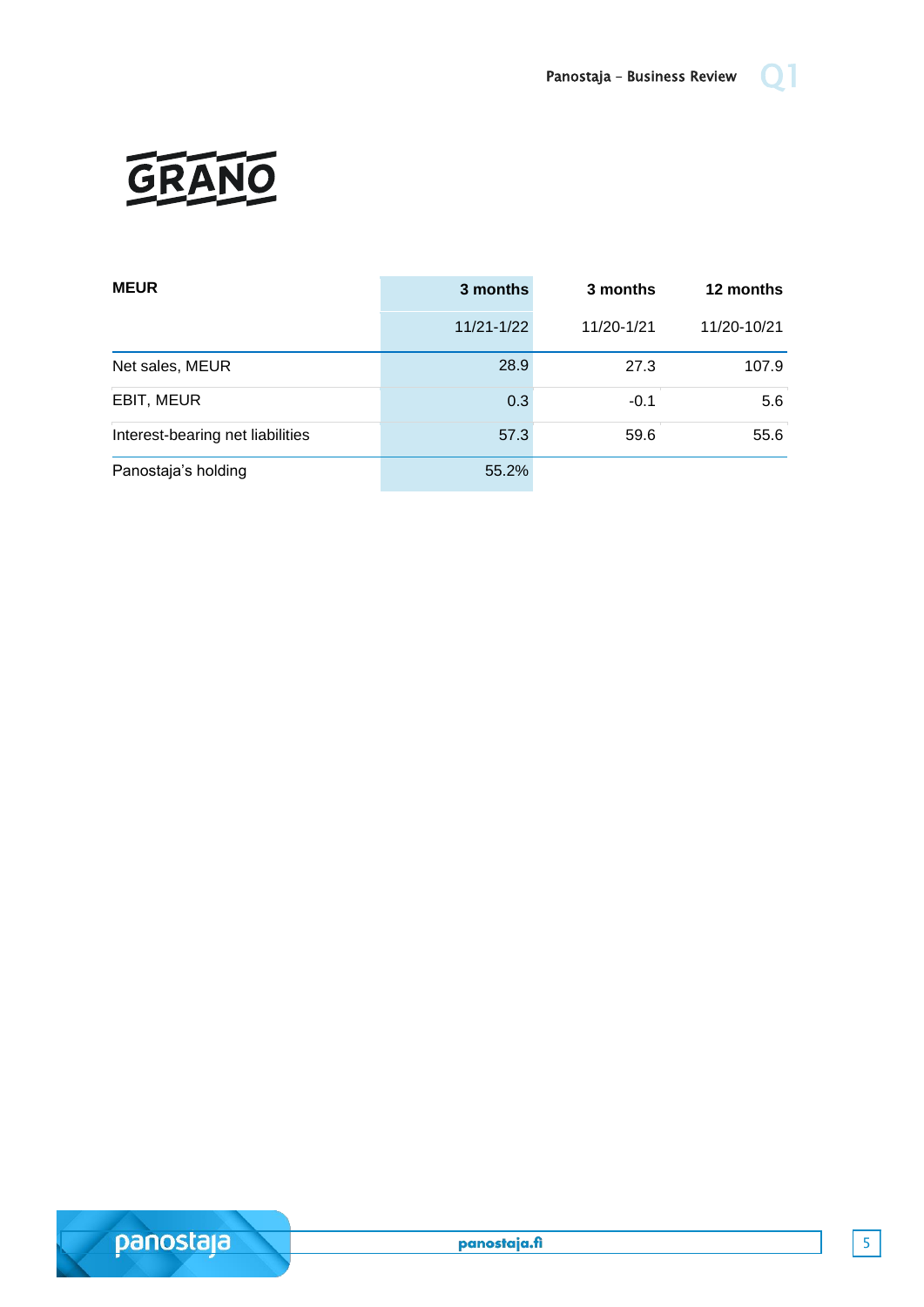

## Hygga

Hygga provides dental care and health care ERP services with a new operating concept

Hygga's net sales for the review period were MEUR 2.0, which was a 7% increase from the reference period (MEUR 1.9). EBIT was negative but improved to MEUR -0.2 from MEUR -0.3 in the reference period.

As regards the clinic business, early on in the review period the market was clearly recovering from the disruptions caused by the coronavirus pandemic. The onset of the Omicron epidemic at the end of November caused a new market disruption, however, which mainly hampered the availability of health care professionals. As such, the review period for the clinic business was characterized by abnormally high employee absence rates and quarantines related to Omicron, which had a detrimental effect on net sales and expenditures. Despite the challenges caused by the Omicron variant in the review period, the demand for oral health care is considered to have improved and is expected to continue on a positive trend.

As regards the software business, there were no significant changes in the domestic and Swedish market situation. In Finland, the health and social services reform is expected to slow down decisionmaking on new projects in the public health care sector. Hygga won the bidding competition for supplying an oral health care and basic health care solution to the City of Porvoo. As per the agreement, the project will be expanded to cover the entire wellbeing services county of East Uusimaa, once the health and social services reform is under way. The agreement is an excellent demonstration of the capabilities of the Hygga concept for basic health care, which is the focus of the growth strategy in Finland. As the Omicron variant eases its grip, business prospects will steadily improve domestically and especially in Sweden. The gradual passing of the Omicron epidemic is also expected to improve software business outside the Nordic countries.

| <b>MEUR</b>                      | 3 months       | 3 months   | 12 months   |
|----------------------------------|----------------|------------|-------------|
|                                  | $11/21 - 1/22$ | 11/20-1/21 | 11/20-10/21 |
| Net sales, MEUR                  | 2.0            | 1.9        | 8.1         |
| EBIT, MEUR                       | $-0.2$         | $-0.3$     | $-0.2$      |
| Interest-bearing net liabilities | 9.0            | 7.9        | 9.0         |
| Panostaja's holding              | 79.8%          |            |             |

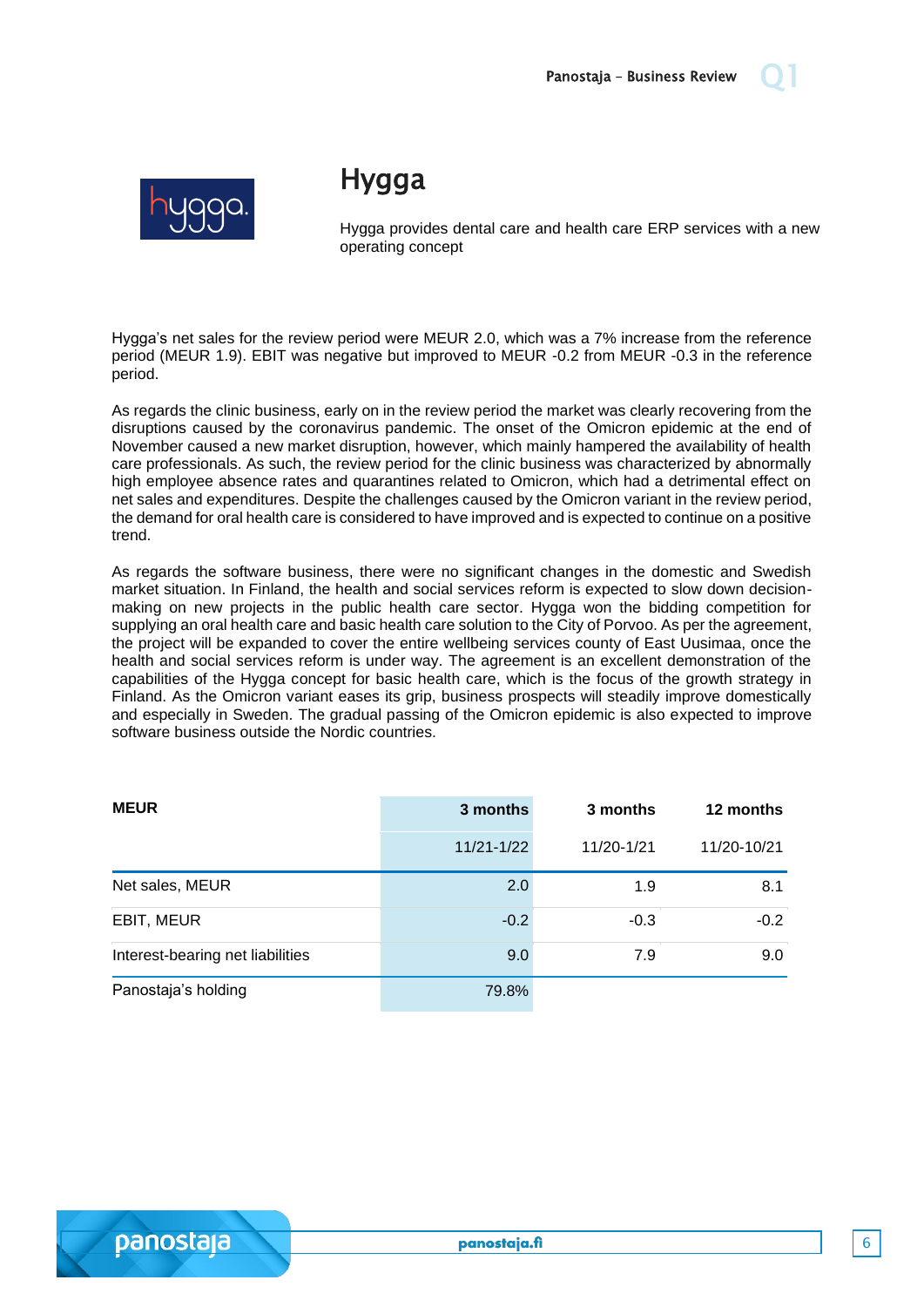### **CoreHIII** CoreHW

CoreHW provides high added value RF IC design and consulting services

CoreHW's net sales for the review period were MEUR 2.0, which was 19% above the reference period level (MEUR 1.6). EBIT, too, improved significantly from the reference period, standing at MEUR -0.2 (MEUR -0.4).

In the review period, customer project activity increased substantially from previous quarters, even though the global semiconductor shortage continued to slow down customers' product development activities and travel restrictions due to the coronavirus pandemic hampered sales efforts. The demand outlook for design services is estimated to have improved further and the company has plenty of potential customer projects in the sales pipeline, even though there are risks related to the timing of project implementations. In addition to the uniquely high proficiency of the development teams, the competitiveness of the company's design services is strongly based on the IP portfolio built by the company.

CoreHW continued the active development and commercialization of its own products, within the framework of its internal financing resources. Market interest toward the Rabbit indoor positioning products, which are currently in the commercialization phase, has continued to improve, even though ramping up product sales will continue to require long-term efforts.

| <b>MEUR</b>                      | 3 months       | 3 months   | 12 months   |
|----------------------------------|----------------|------------|-------------|
|                                  | $11/21 - 1/22$ | 11/20-1/21 | 11/20-10/21 |
| Net sales, MEUR                  | 2.0            | 1.6        | 6.1         |
| EBIT, MEUR                       | $-0.2$         | $-0.4$     | $-1.4$      |
| Interest-bearing net liabilities | 6.5            | 4.7        | 5.7         |
| Panostaja's holding              | 61.1%          |            |             |

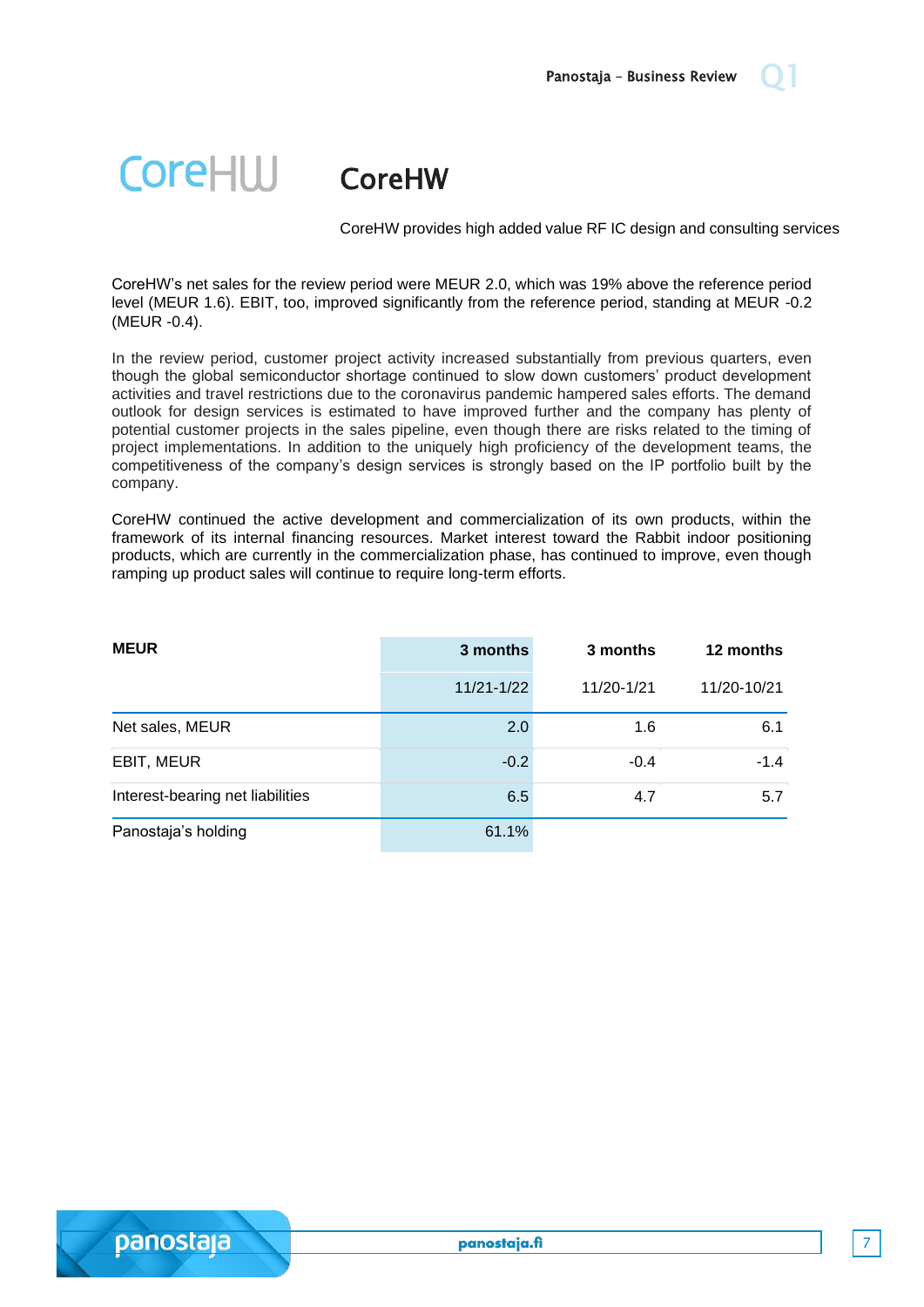

## Oscar Software

Oscar Software provides ERP systems and financial management services

Oscar Software's net sales for the review period increased by 5% from the reference period and were MEUR 2.9 (MEUR 2.8). However, EBIT for the review period decreased to MEUR -0.1 from MEUR 0.2 in the reference period due to increased costs.

There were no significant changes in the demand or competitive situation during the review period. The healthy growth of continuously invoiced ERP solutions continued, but the demand partially reflects the substantially increased orderbooks of Oscar Software's customer target groups, which has resulted in some demanding ERP development projects being postponed. Resource turnover in the sales and supply organization has also presented challenges to the growth of net sales. During the review period, the company recruited several new experts, which is reflected by the increase in personnel costs over the reference year. The profit/loss for the review period is also encumbered by the marketing activities to boost future growth, which were accelerated from the reference period.

| <b>MEUR</b>                      | 3 months       | 3 months   | 12 months   |
|----------------------------------|----------------|------------|-------------|
|                                  | $11/21 - 1/22$ | 11/20-1/21 | 11/20-10/21 |
| Net sales, MEUR                  | 2.9            | 2.8        | 11.0        |
| EBIT, MEUR                       | $-0.1$         | 0.2        | 0.3         |
| Interest-bearing net liabilities | 3.8            | 3.7        | 3.9         |
| Panostaja's holding              | 58.3%          |            |             |

panostaja.fi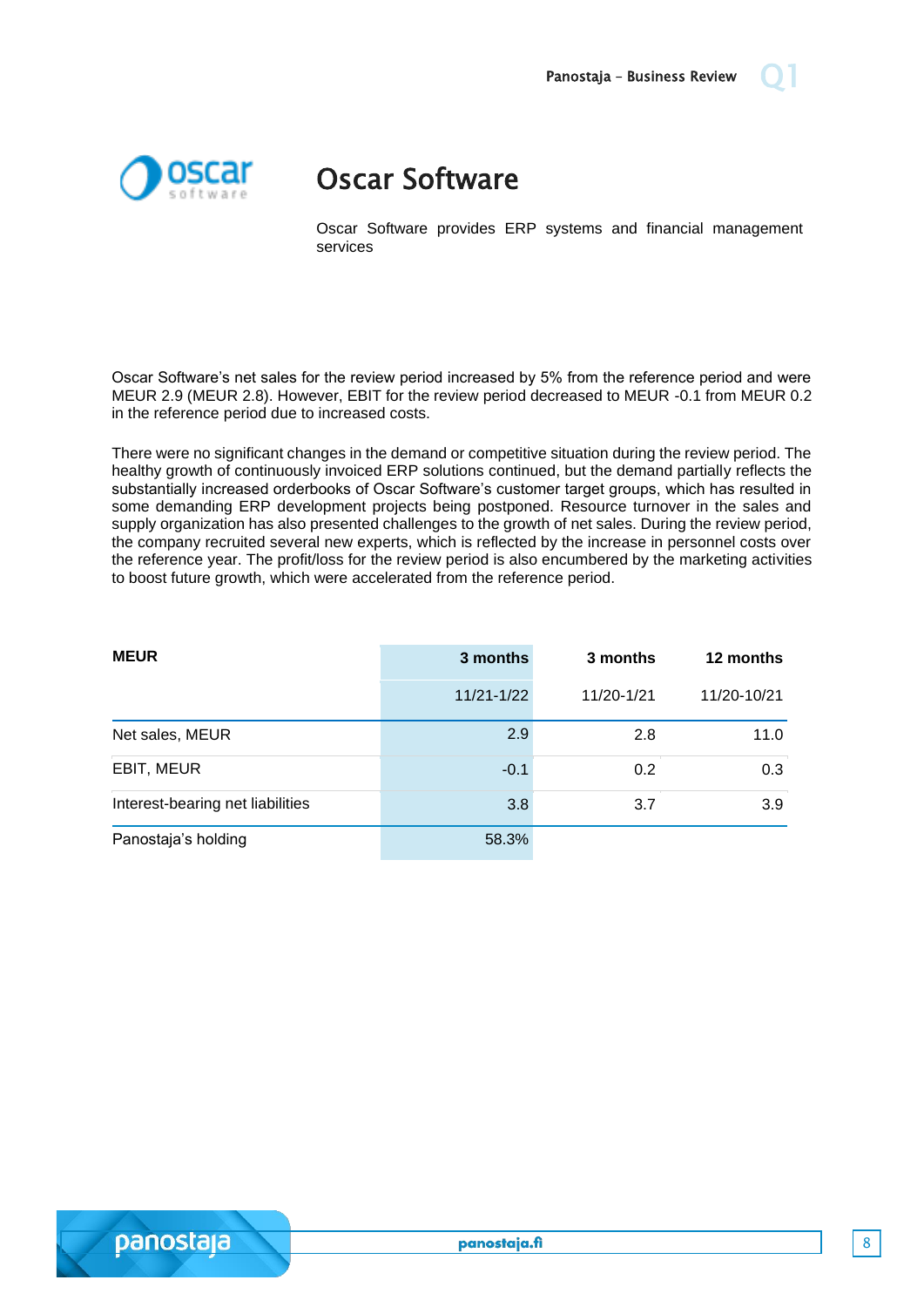### **KEY FIGURES**

### **MEUR**

|                                            | Q1        | Q1        | 12 months |
|--------------------------------------------|-----------|-----------|-----------|
|                                            | $11/21 -$ | $11/20 -$ | $11/20 -$ |
|                                            | 1/22      | 1/21      | 10/21     |
| Net sales, MEUR                            | 35.8      | 33.6      | 133.0     |
| EBIT, MEUR                                 | $-0.9$    | $-1.1$    | 2.0       |
| Profit before taxes, MEUR                  | $-1.4$    | -1.8      | 0.0       |
| Profit/loss for the financial period, MEUR | $-0.9$    | $-2.5$    | $-1.0$    |
| Distribution:                              |           |           |           |
| Shareholders of the parent company         | $-0.7$    | $-1.8$    | $-1.7$    |
| Minority shareholders                      | $-0.2$    | $-0.7$    | 0.7       |
| Earnings per share, undiluted (EUR)        | $-0.01$   | $-0.03$   | $-0.03$   |
| Interest-bearing net liabilities           | 59.8      | 66.2      | 56.3      |
| Gearing ratio, %                           | 90.9      | 97.0      | 83.1      |
| Equity ratio, %                            | 38.2      | 34.3      | 37.2      |
| Equity per share (EUR)                     | 0.74      | 0.78      | 0.75      |

#### **Division of the net sales by segment MEUR**

panostaja

|                       | Q <sub>1</sub> | Q <sub>1</sub> | 12 months |
|-----------------------|----------------|----------------|-----------|
|                       | $11/21 -$      | $11/20 -$      | $11/20 -$ |
| <b>Net sales</b>      | 1/22           | 1/21           | 10/21     |
| Grano                 | 28.9           | 27.3           | 107.9     |
| Hygga                 | 2.0            | 1.9            | 8.1       |
| CoreHW                | 2.0            | 1.6            | 6.1       |
| <b>Oscar Software</b> | 2.9            | 2.8            | 11.0      |
| Others                | 0.0            | 0.0            | 0.0       |
| Eliminations          | 0.0            | 0.0            | $-0.1$    |
| Group in total        | 35.8           | 33.6           | 133.0     |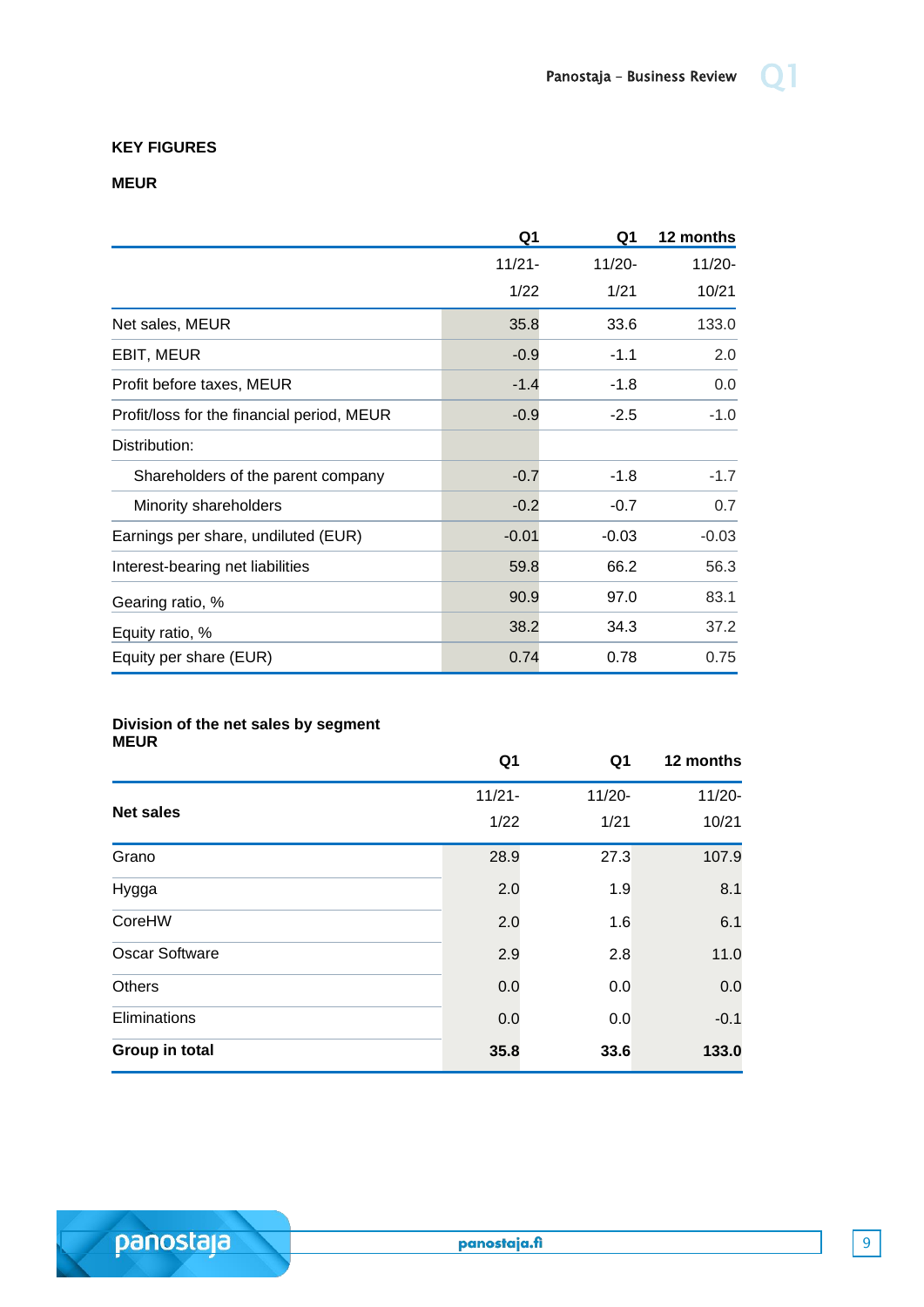| <b>Division of EBIT by segment</b> | Q1        | Q1        | 12 months |
|------------------------------------|-----------|-----------|-----------|
|                                    | $11/21 -$ | $11/20 -$ | $11/20 -$ |
| <b>EBIT</b>                        | 1/22      | 1/21      | 10/21     |
| Grano                              | 0.3       | $-0.1$    | 5.6       |
| Hygga                              | $-0.2$    | $-0.3$    | $-0.2$    |
| CoreHW                             | $-0.2$    | $-0.4$    | $-1.4$    |
| <b>Oscar Software</b>              | $-0.1$    | 0.2       | 0.3       |
| Others                             | $-0.6$    | $-0.6$    | $-2.2$    |
| Group in total                     | $-0.9$    | $-1.1$    | 2.0       |

Panostaja Group's business operations for the current review period are reported in five segments: Grano, Hygga, CoreHW, Oscar Software and Others (parent company and associated companies).

One associated company, Gugguu Group Oy, provided a report for the review period. The impact on profit/loss of the reported associated companies in the review period was MEUR -0.0 (MEUR -0.1), which is presented in a separate row in the consolidated income statement.

In the review period, Panostaja sold Carrot Palvelut Group Oy's shares to the owners of the company who are actual persons. As a result of the deal, Panostaja's holding in Carrot Palvelut Group Oy decreased to 19% and the Carrot segment was removed from Panostaja's group-level reporting.

### **OUTLOOK FOR THE 2022 FINANCIAL PERIOD**

As regards the corporate acquisition market, plenty of opportunities are available and the market is active.The need to leverage ownership arrangements and growth opportunities will persist for SMEs, but the high market liquidity and increased price expectations of sellers are making the operating environment more challenging for corporate acquisitions.We will continue exploring new possible investment targets in accordance with our strategy and assess divestment possibilities as part of the ownership strategies of the investment targets.

It is thought that the demand situation for different investments will develop in the short term as follows:

- Oscar Software's demand will remain good.
- The demand for Grano, Hygga and CoreHW will remain satisfactory.

The demand information presented above involves uncertainties relating to the possible escalation of the COVID-19 pandemic and any economic impacts of the war in Ukraine, which are difficult to anticipate. The escalation of the pandemic may impact the future development of Grano and Hygga, in particular, and rapidly and dramatically change the estimate provided above. The effects of the war in Ukraine and the related economic sanctions will increase economic uncertainty in Finland and abroad, which may negatively impact segment demand or the availability of materials, and thereby material prices and delivery capabilities.

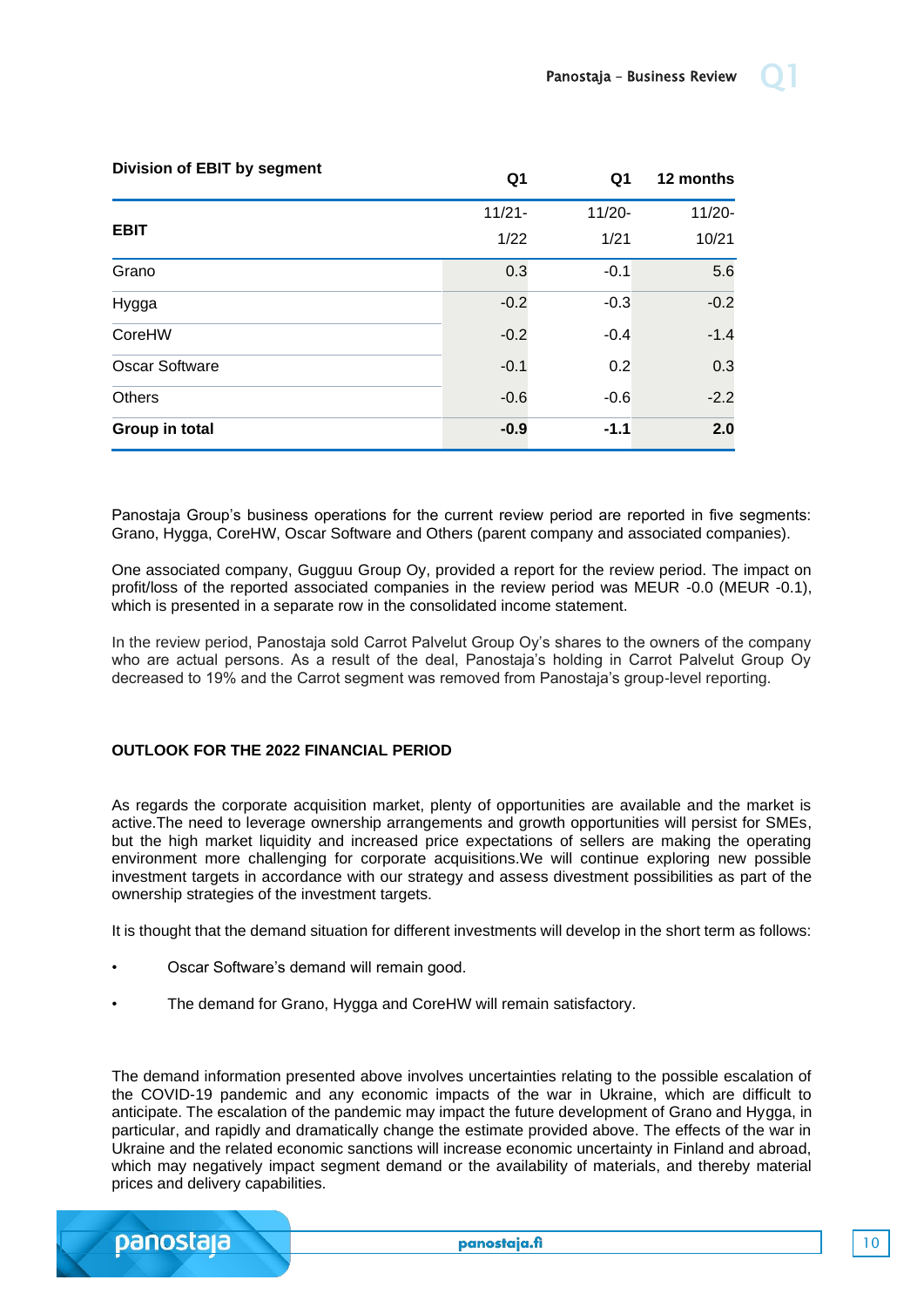

Board of Directors

For further information, contact CEO Tapio Tommila, +358 (0)40 527 6311

Panostaja Oyj

Tapio Tommila

CEO

All forecasts and assessments presented in this business report are based on the current outlook of Panostaja and the views of the management of the various investments with regard to the state of the economy and its development. The results attained may be substantially different.

This is not an interim report compliant with the IAS 34 standard. The company observes the six-monthly reporting practice prescribed in the Finnish Securities Markets Act and publishes business reports for the initial three and nine months of each year, presenting the key information on the company's financial development. The financial information presented in the business report has not been audited.

| Interest-bearing net liabilities by segment<br><b>EUR 1,000</b> | January 31,<br>2022 | January 31,<br>2021 | October 31,<br>2021 |
|-----------------------------------------------------------------|---------------------|---------------------|---------------------|
| Grano                                                           | 57,283              | 59,583              | 55,567              |
| Hygga                                                           | 9,032               | 7,926               | 8,952               |
| CoreHW                                                          | 6,534               | 4,677               | 5,738               |
| <b>Oscar Software</b>                                           | 3,838               | 3,740               | 3,949               |
| Parent company                                                  | $-17,181$           | $-13,544$           | $-19,060$           |
| <b>Others</b>                                                   | 330                 | 3,829               | 1,139               |
| Group in total                                                  | 59,837              | 66,211              | 56,285              |

The interest-bearing net liabilities for operations sold and discontinued in the reference period are presented in the row Others. The introduction of the IFRS 16 standard on the Group's net liabilities is MEUR 25.7 (MEUR 27.9).